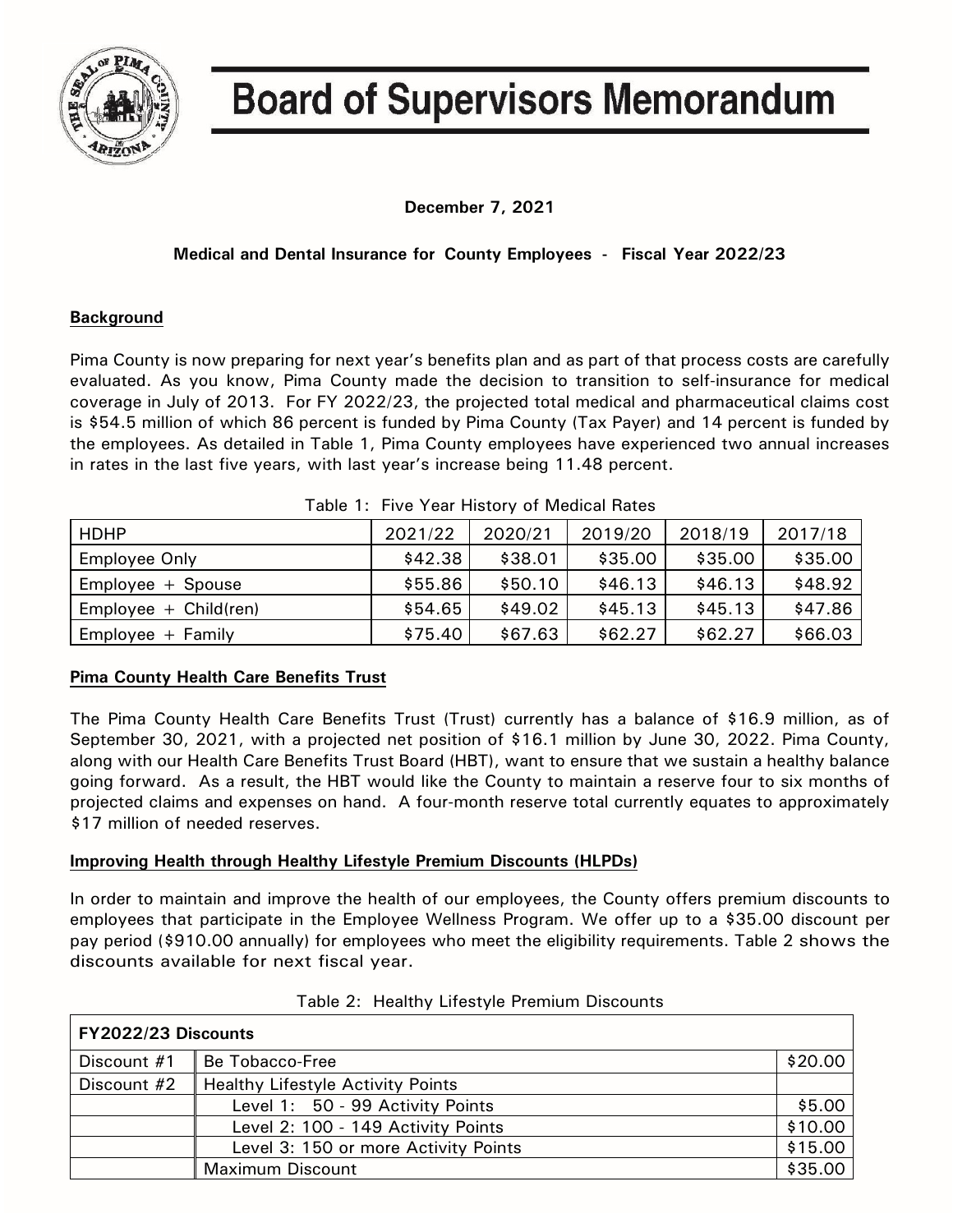The Honorable Chair and Members, Pima County Board of Supervisors Re: Medical and Dental Insurance for County Employees - Fiscal Year 2022/23 December 7, 2021 Page 2

Currently 91 percent of our employees are enjoying one or more of the available discounts and the Employee Wellness Program continues to receive positive feedback from participants. Many are on their way to earning points in order to receive their discount for July 1, 2022.

### **Medical Costs**

This year, the County has experienced higher claims than we have in prior years.<sup>[1](#page-1-0)</sup> Medical and pharmaceutical rates are rising nationally with the current trend at 7.2 percent for Medical and 7.3 percent for Pharmacy. Based upon the most recent 24 months of claims activity, Pima County's FY 2022/23 Health Plan Funding Projection is calling for an overall 11.48 percent increase. In order to maintain a sufficient and healthy balance in the Trust, the County will need to increase rates to the employee and the County for the coming plan year ranging from \$4.87 to \$8.66 per pay period, dependent upon the coverage selected. Table 3 below provides the medical rates proposed for Fiscal Year 2022/23.

| <b>Current Rates FY</b>  |                                    |                            |                                     |                            |                          |                               |                                           |
|--------------------------|------------------------------------|----------------------------|-------------------------------------|----------------------------|--------------------------|-------------------------------|-------------------------------------------|
|                          | 2021/22                            |                            | <b>Proposed Rates FY</b><br>2022/23 |                            |                          |                               |                                           |
| Level of<br>Coverage     | Number of<br>Employees<br>Enrolled | Employee<br><b>Portion</b> | County<br><b>Portion</b>            | Employee<br><b>Portion</b> | County<br><b>Portion</b> | Employee<br>Portion<br>Change | Employee<br><b>Portion</b><br>w/\$35 HLPD |
| Employee Only            | 2,249                              | \$42.38                    | \$159.33                            | \$47.25                    | \$177.61                 | \$4.87                        | \$12.25                                   |
| Employee + Spouse        | 804                                | \$55.86                    | \$405.69                            | \$62.27                    | \$452.25                 | \$6.41                        | \$27.27                                   |
| $Employee + Child (ren)$ | 693                                | \$54.65                    | \$394.12                            | \$60.92                    | \$439.36                 | \$6.27                        | \$25.92                                   |
| $Employee + Family$      | 1,164                              | \$75.40                    | \$581.52                            | \$84.06                    | \$648.25                 | \$8.66                        | \$49.06                                   |

Table 3: Medical Rates

### **Health Savings Accounts (HSA)**

For active employees enrolled in the High Deductible Health Plan (HDHP) with HSA, Pima County makes annualized HSA contributions to the individual accounts in the amount of \$1,000 (\$38.46 bi-weekly) for those employees enrolled in Employee only coverage and \$2,000 (\$76.92 bi-weekly) for those employees that also cover one or more dependents. These contribution amounts equate to 50 percent of the plan year deductible. The HDHP with HSA continues to be a significant cost savings benefit for our employees with favorable feedback. I recommend keeping the funding level for HSAs the same as it is currently.

### **Dental Coverage**

 $\overline{a}$ 

Beginning July 1, 2020, Pima County entered into two new contracts for dental services. Delta Dental of Arizona is the Self-Funded Dental Plan administrator and United Concordia/Solstice provides the fully insured Dental Health Maintenance Organization (DHMO) plan.

Table 4 below provides the dental rates for the Self-Funded Dental Plan proposed for Fiscal Year 2022/23 which ranges in percentages by level of coverage from 6.40 percent to 10.35 percent. The fully insured plans bi-weekly rates will remain the same per the contract as shown in Table 5 below.

<span id="page-1-0"></span><sup>&</sup>lt;sup>1</sup> The claims increase does not appear to be related to the COVID-19 pandemic, as COVID-19 costs account for

<sup>6.2</sup> percent of the total overall claims expense (including vaccinations) as of January 2020 – September 2021.